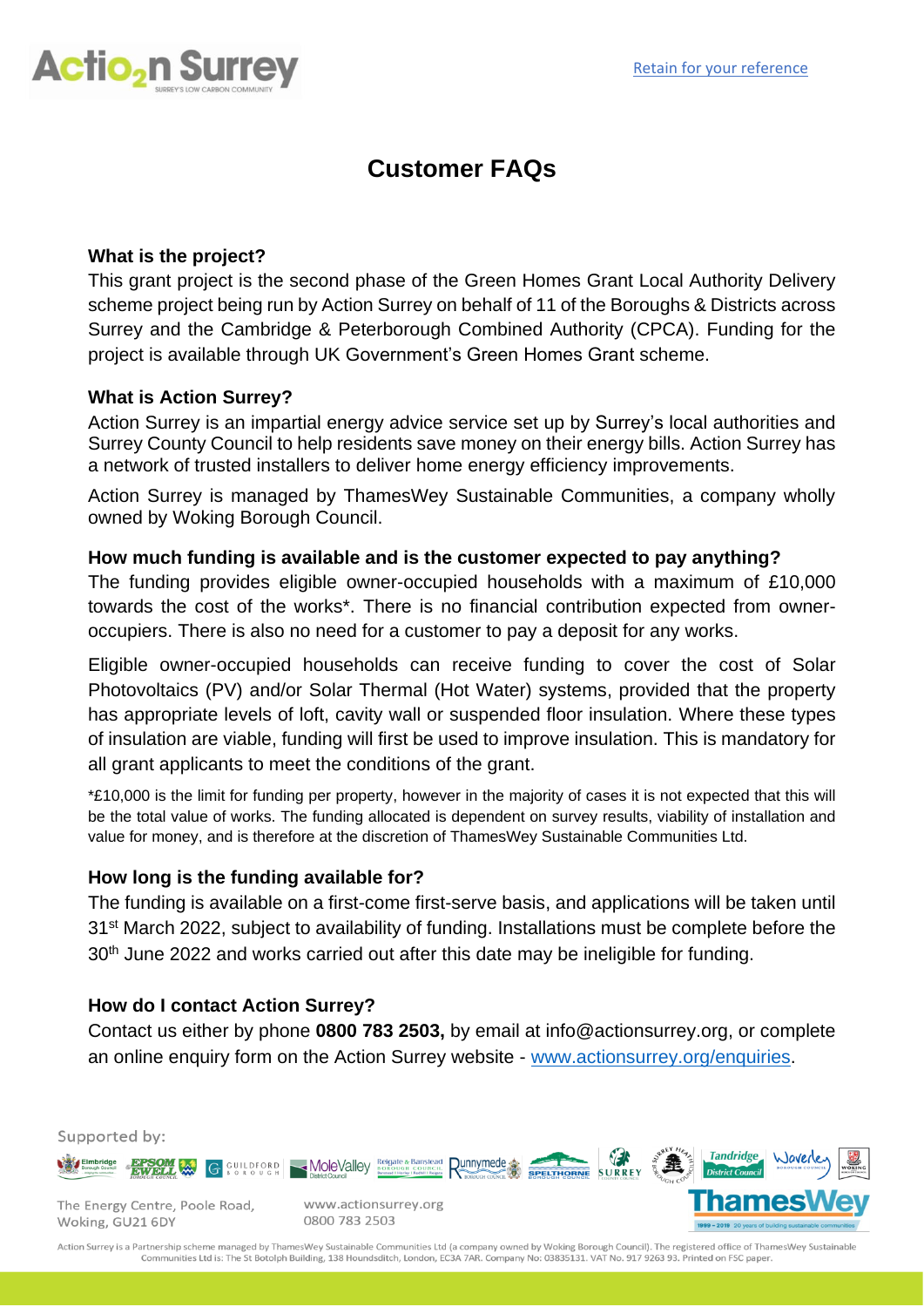

## **What documents are customers required to sign/provide?**

Before installation:

- 1. Income declaration form and relevant supporting evidence
- 2. Customer Commitment form

After installation:

3. Customer Completion Certificate

All required documents can be completed and provided via the customer's portal on the Action Surrey website. Customers will receive login details for their online accounts after contacting Action Surrey and can access the portal here:

[www.actionsurrey.org/profile/login](http://www.actionsurrey.org/profile/login)

## **How do I apply?**

Applying is simple - Action Surrey will assist you. See below for each stage of the process.



# **Step 1: Confirmation of Eligibility:**

- 1**.** Contact Action Surrey at **0800 783 2503** or complete an online enquiry form on the Action Surrey website - [www.actionsurrey.org/enquiries](http://www.actionsurrey.org/enquiries)
- 2. Action Surrey will explain the scheme and discuss your eligibility for funding.
- 3. Eligibility for funding is dependent on two aspects:

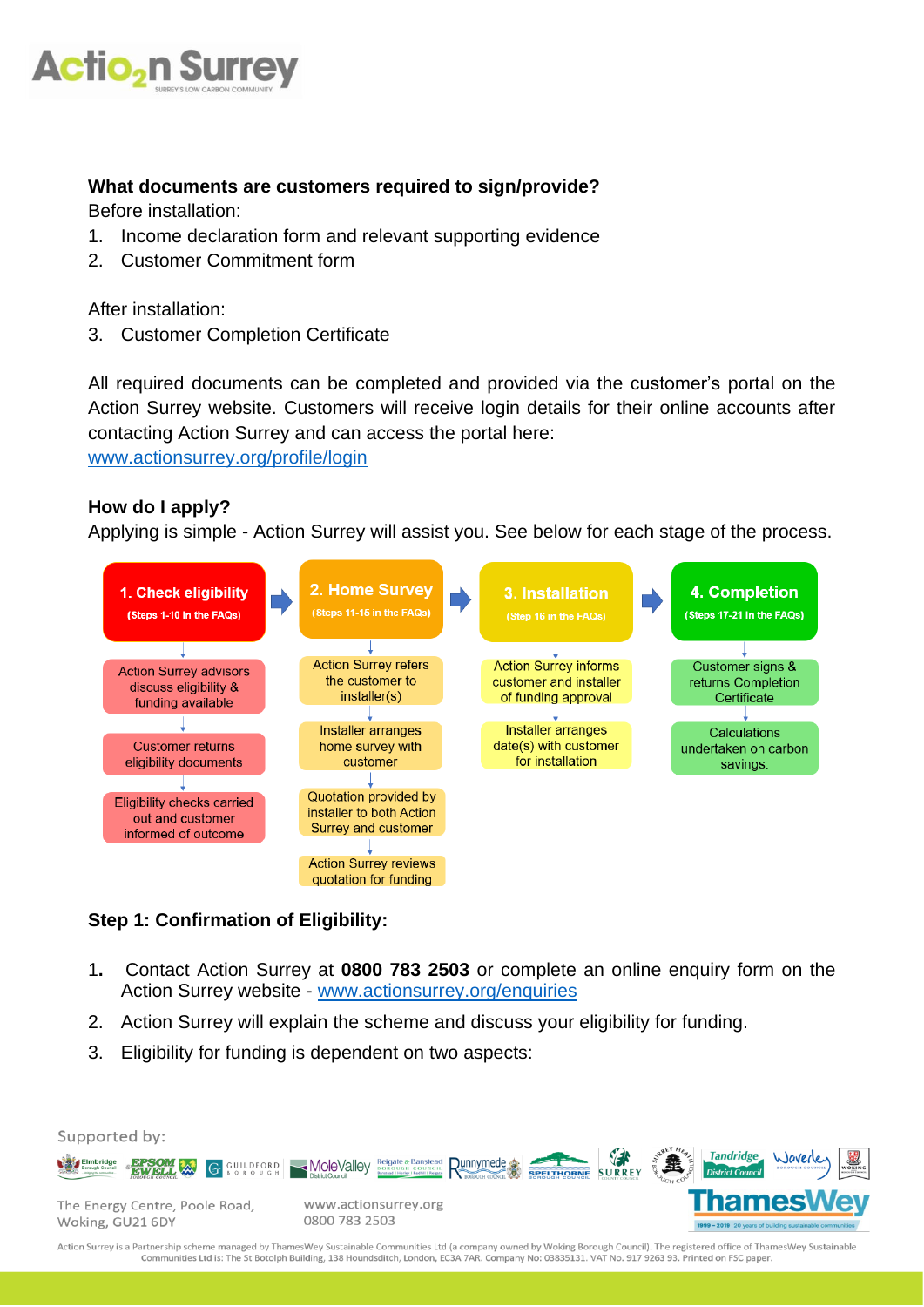

A) the current energy efficiency rating of your home: An Energy Performance Certificate rating of D\*, E, F or G.

**AND**

- B) financial criteria: Applications must prove **one** of the following:
	- A household occupant is in receipt of Universal Credit
	- An annual **household** income of less than £30,000 **after** automatic deductions to employment income (Tax, National Insurance).
	- An annual **household** income of £30,000 £35,000, where resultant household income after auto-deductions and deductions of housing costs (mortgage, energy bills) is below £20,000.

*Please note: Benefit payments, pensions, lodger rent payments, salaries, self-employment income, are all examples of income counting towards the income threshold and must be declared accurately.*

**FAQ - What do I do if my property does not have an Energy Performance Certificate (EPC) or it is out of date?**

If a property does not have a valid EPC (e.g. non-existent, expired, or inaccurate), the customer will need to have a pre-installation EPC carried out. Action Surrey can arrange this, and it will be funded under the scheme.

#### **FAQ - How is the £30,000 income calculated?**

- This is the total income for **all adults over 18 years of age** living in the property.
- Where lodgers are present, rent paid is counted towards household income and they must be listed on the application, but income they receive is not counted. A rental agreement must be provided.
- Other discounted adults include:
	- o Full time university students.
	- o Adult dependents residing in a property for care.
	- o Those in prison.

#### *Discounted adults must still be listed on the income declaration and evidence provided.*

\* There is a cap on the proportion of D-rated properties that can receive funding.

- 4. Customers will be asked to complete an income declaration form and provide the relevant income evidence to qualify under one of the eligible criteria:
	- To qualify with Universal Credit, receipt must be evidenced by a valid Universal Credit letter, dated within the last 12 months. Online versions from the gov.uk website can also be accepted provided the name and date is clear and matches the application.

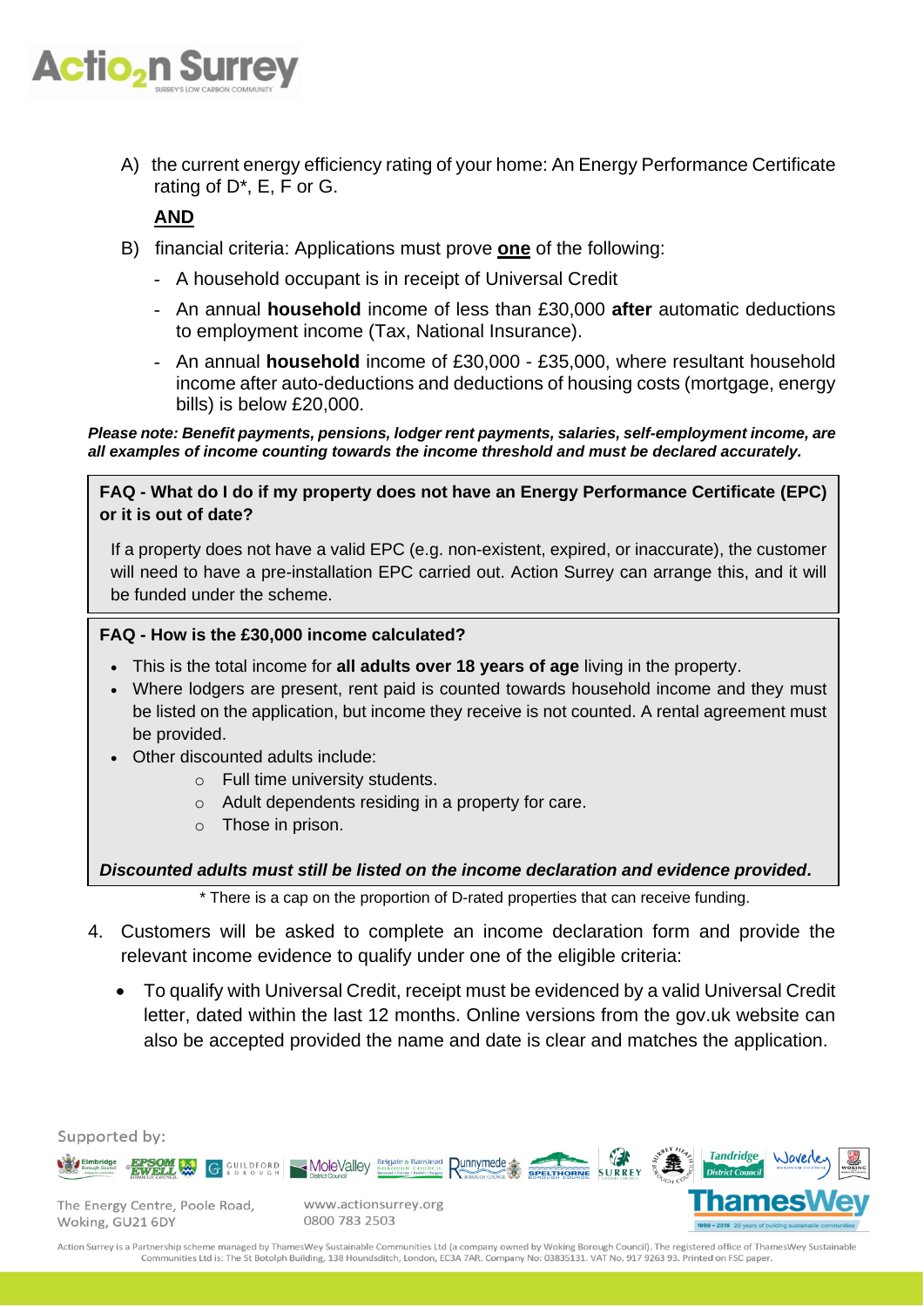

- To qualify under the income threshold of £30,000 after deductions, the following can be provided: 3 months of PAYE slips, state pension letter, P60 pension statement, benefits certificates, Self-Assessment 302 & Tax Overview (for self-employed income), bank statements (e.g. for rental payments from lodgers).
- To qualify under the income threshold of £20,000 after housing costs, the above documents used to determine net household income (of between £30,000-£35,000) must be provided, in addition to a mortgage statement and recent gas and electricity bills, matching the address of the application.

# *Land registry information must also match the application to prove owner-occupier status. By signing the customer commitment form, the customer is stating they are the named owner of the property.*

- 5. Existing Solar PV or Solar Thermal arrays cannot be repaired, replaced or extended. Existing loft insulation can be topped up if possible, but existing cavity wall or underfloor insulation cannot be extracted.
- 6. The dwelling must be situated within Surrey County<sup>1</sup>
- 7. Action Surrey will confirm the customer's permission to pass their details on to an installer in order to carry out the works.
- 8. As per government requirements, all customers will be provided with a privacy notice to explain the collection and usage of personal data. Customers will have the option to choose whether or not they are happy to be contacted for research and evaluation purposes. A copy of the Privacy Policy can be found on the Action Surrey website.
- 9. Action Surrey will also share a copy of the Customer Commitment document for signature.

## **FAQ - How do I provide the relevant documentation?**

Customers will create an account for the Action Surrey portal. The income declaration, associated evidence and all relevant forms can be completed and submitted through the portal. Documents must be completed and submitted within 7 days of receiving login details.

 $1$  Properties within Surrey County must be within the following boroughs: Elmbridge, Epsom & Ewell, Guildford, Mole Valley, Reigate & Banstead, Runnymede, Spelthorne, Surrey Heath, Tandridge, Waverley and Woking.

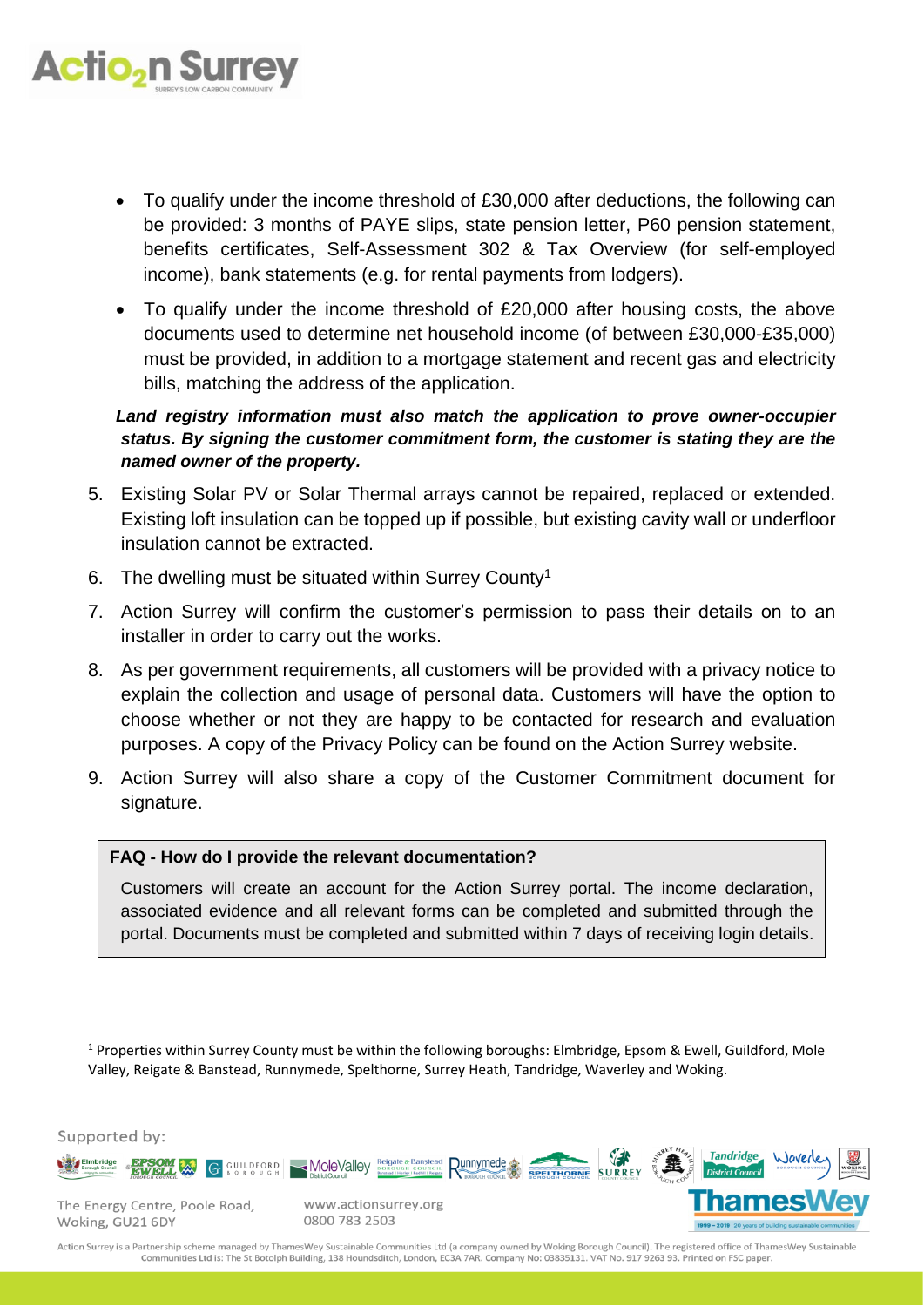

## **FAQ – I don't have use of a computer to go online, how do I provide the information to Action Surrey?**

Action Surrey is happy for customers to ask a family member or friend to help with providing the documentation online. Alternatively, Action Surrey can arrange for paper copies of the relevant documents to be sent to the customer's address for completing and returning by post, with photocopies of evidence.

Postal documents must be returned to Action Surrey within 10 days. Action Surrey cannot accept liability for any documents lost or damaged in the post.

10. Should the customer be an employee or councillor of a Local Authority within Surrey, an employee or director of ThamesWey Sustainable Communities, or a close family member of any of the afore mentioned groups, this must be declared to Action Surrey prior to the acceptance of a grant.

#### **FAQ - Will I need planning permission?**

In most cases, no – the installation of solar panels on a residential building roof is a 'permitted development', as is insulation of loft and cavity walls, and therefore there is no need to apply to the Planning Authority for permission. However, this may not apply to properties in conservation areas or other local planning zones.

## **Step 2: Home Survey:**

- 11. Once Action Surrey determines a customer's eligibility for the scheme, the customer will be referred to installer(s) on the network.
- 12. Following referral, the installer will contact the customer to arrange a date for a survey. The installer is required to attempt contact with the customer a minimum of three times. If this is unsuccessful, the application may be cancelled.
- 13. The installer will visit the property to carry out a survey to determine which measures are feasible and to generate a quote.

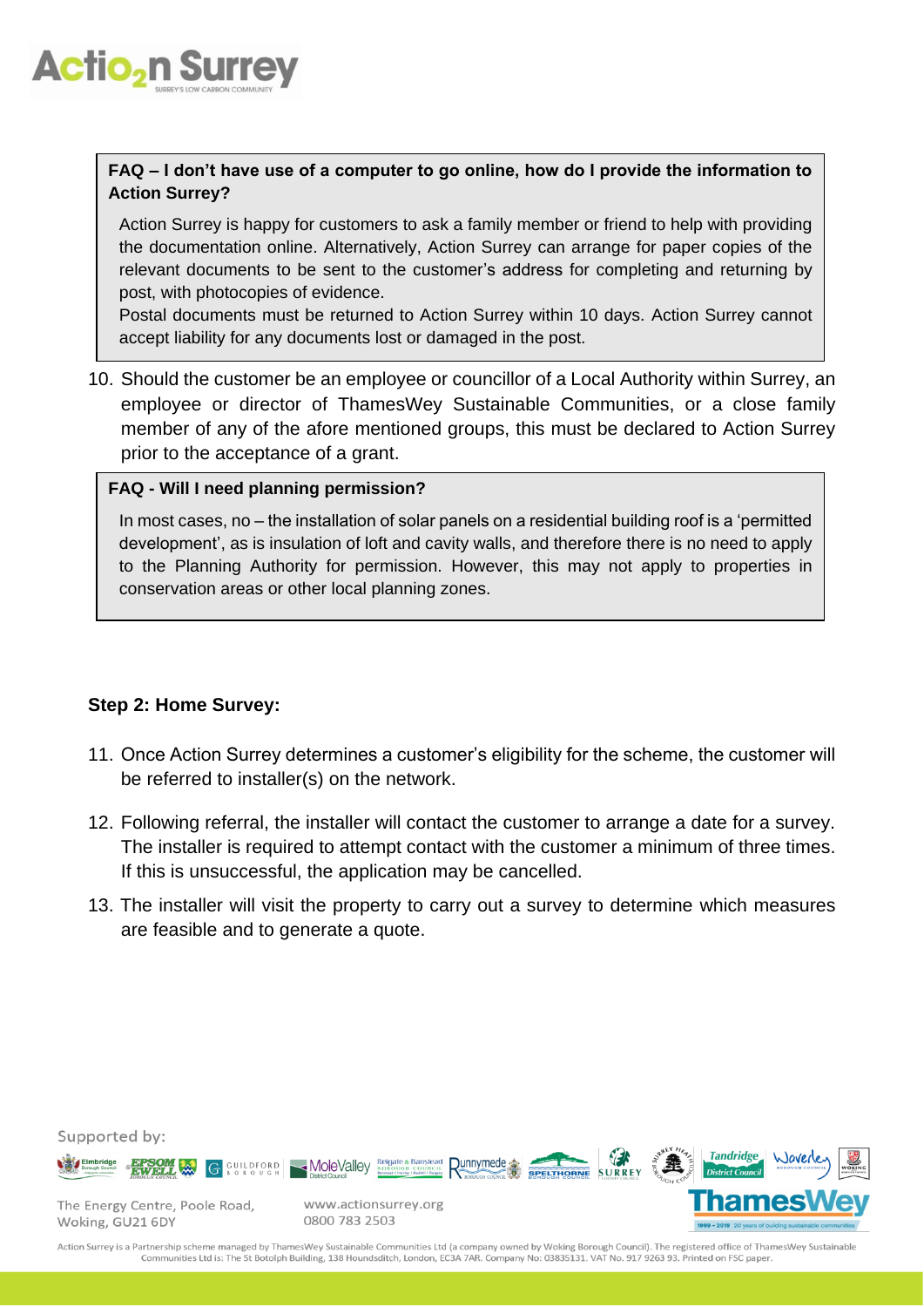

14. Following the survey, a copy of the quote will be shared with Action Surrey to identify the amount of funding required. Other essential works will be detailed on the quote and will be covered by the funding (where the £10,000 limit is not exceeded).

#### **FAQ – What "other essential works" might be required?**

- Prior to solar PV being installed, viable insulation (e.g. loft, cavity wall, underfloor) must be installed first.
- Ventilation, such as mechanical extracts, trickle vents, positive input ventilation (PIV) systems may be required. These are a requirement of the installers' accreditation and are non-negotiable for installations to comply with grant conditions.

Disruption of any other essential works will be minimal and far outweighed by long-term benefits.

15. Action Surrey will contact the customer to confirm they are happy to proceed, then notify the installer to arrange an installation date with the customer.

**FAQ - How are the installers chosen? Can I ask an installer of my choice to carry out the work?**

The installers on the Action Surrey network are TrustMark Registered and MCS accredited for renewable technologies. They are all certified to PAS2030:2019 as per the conditions of the grant. All the installers have undergone a rigorous due diligence process prior to onboarding.

To be eligible for the funding, one of the installers on the Action Surrey network must be used.

## **Step 3: Installation:**

16. The installer will carry out the works as detailed on the quote.

#### **FAQ – What access is required?**

The installers may need to be able to access the loft to install loft insulation. The loft space will need to be sufficiently cleared prior to the installation.

If installing Solar Thermal technology, access to a space for a hot water tank is also required.

The roof must be in a safe and satisfactory condition and the installer reserves the right to terminate installation at any point if the roof is deemed unsafe for installation.

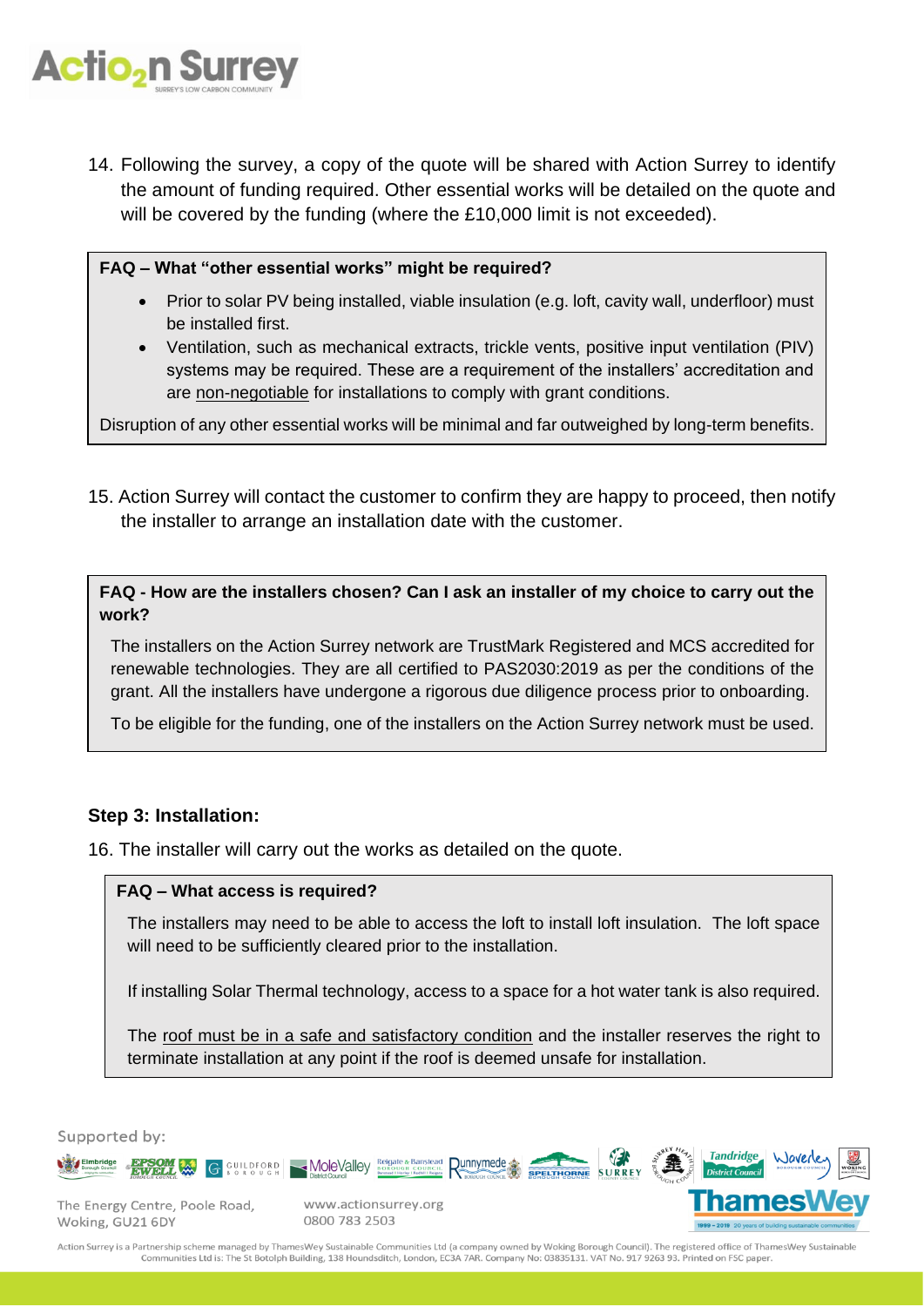

# **Step 4: Completion and Payment for the work**

17. Once the works have been installed, the customer will be asked to complete a Customer Completion Certificate (example provided in appendix 1) via the Action Surrey portal. Upon receipt of the certificate, Action Surrey will arrange payment of the cost of the work to the installer. The customer will not be required to pay any of the quoted costs to the installer, except where the customer has requested any works which fall outside the scope of the project, or where the works exceed £10,000 and a customer contribution has been agreed prior to installation.

#### **FAQ – What happens if I am not happy with the work that has been done?**

If there are any concerns regarding the works, customers should raise them directly with the installer. It is the installer's responsibility to resolve any complaints received.

If a concern or complaint cannot be resolved between the customer and the installer, Action Surrey may choose to appoint an independent surveyor to help resolve a dispute if necessary. Payment to the installer will be withheld during this process and the decision of the surveyor will be final.

- 18. Calculations will be undertaken to determine the carbon savings achieved by the installation(s). This could be in the form of a post-installation assessment by a Retrofit Co-ordinator, or through conducting a new Energy Performance Certificate (EPC). The method chosen will be at the discretion of Action Surrey.
- 19. The customer will receive a copy of the MCS Certificate following a solar installation, along with associated guarantees. Guarantees will also be provided by the installer for loft, cavity wall and underfloor insulation.
- 20. As part of the auditing and due diligence requirement for the project, a random selection of properties will be independently surveyed after installation of the works. Action Surrey is working with an independent surveying company to carry out these surveys and customers will be contacted if their property has been selected.
- 21. Customers may be asked to be a case study, allowing Action Surrey to quote the customer's feedback and allow/provide photographs to be taken of the installation process and finished installation. Action Surrey reserves the right to use this case study for promotional purposes subject to obligations imposed by the GDPR and DPA 2018.

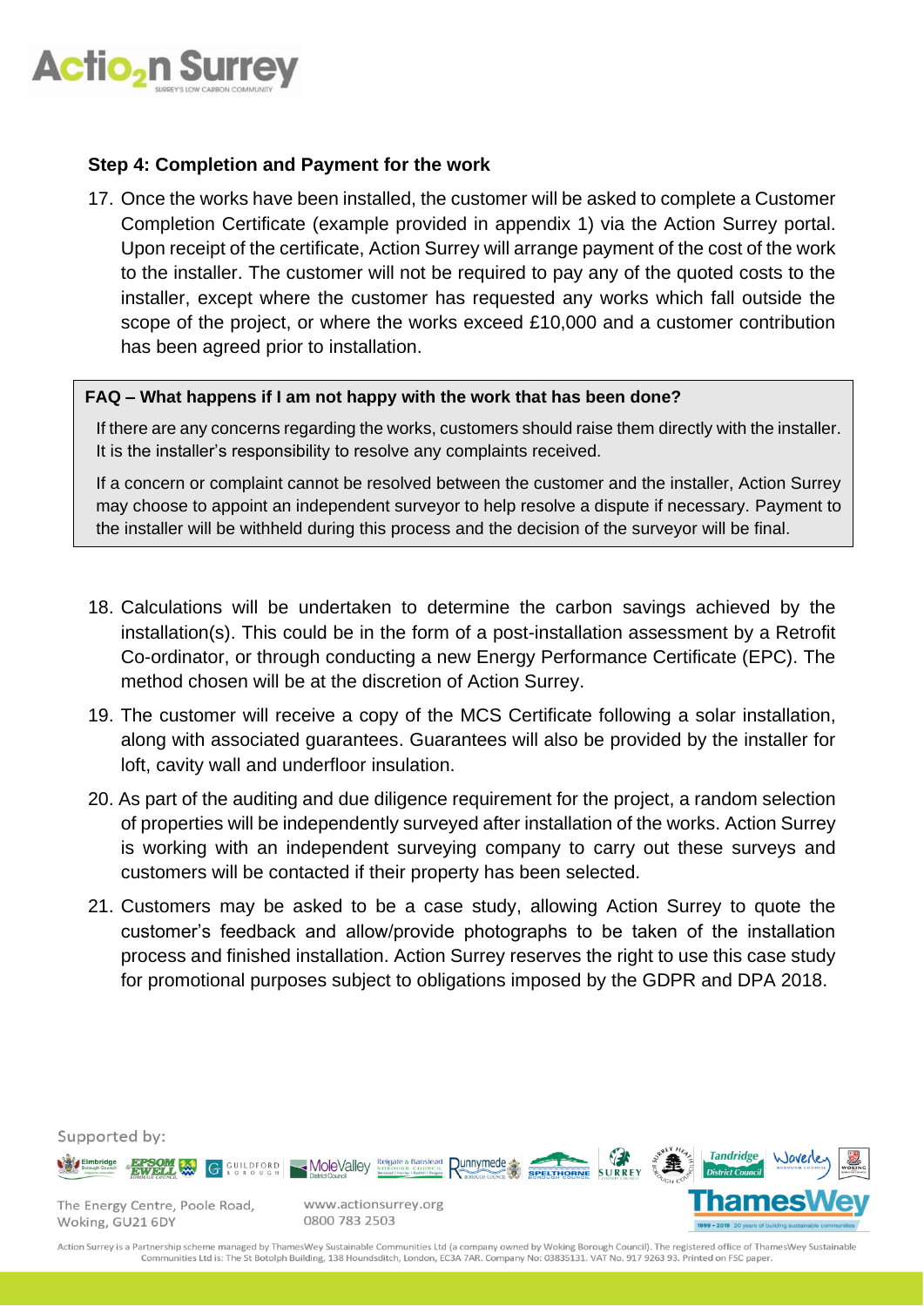

## **Additional advice**

Action Surrey will be available to answer any customer questions or concerns throughout the entire process. Customers can also contact their local authority, or BEIS, for reassurance of the project's legitimacy.

| Elmbridge Borough Council           | 01372 474474 |
|-------------------------------------|--------------|
| Epsom & Ewell Borough Council       | 01372 732000 |
| <b>Guildford Borough Council</b>    | 01483 505050 |
| <b>Mole Valley District Council</b> | 01306 885001 |
| Reigate & Banstead Borough Council  | 01737 276000 |
| Runnymede Borough Council           | 01932 838383 |
| Spelthorne Borough Council          | 01784 451499 |
| <b>Surrey Heath Borough Council</b> | 01276 707100 |
| <b>Tandridge District Council</b>   | 01883 722000 |
| <b>Waverley Borough Council</b>     | 01483 523333 |
| <b>Woking Borough Council</b>       | 01483 755855 |



The Energy Centre, Poole Road, Woking, GU21 6DY

www.actionsurrey.org 0800 783 2503

Action Surrey is a Partnership scheme managed by ThamesWey Sustainable Communities Ltd (a company owned by Woking Borough Council). The registered office of ThamesWey Sustainable Communities Ltd is: The St Botolph Building, 138 Houndsditch, London, EC3A 7AR. Company No: 03835131. VAT No. 917 9263 93. Printed on FSC paper.

 $1999 - 2019$  2